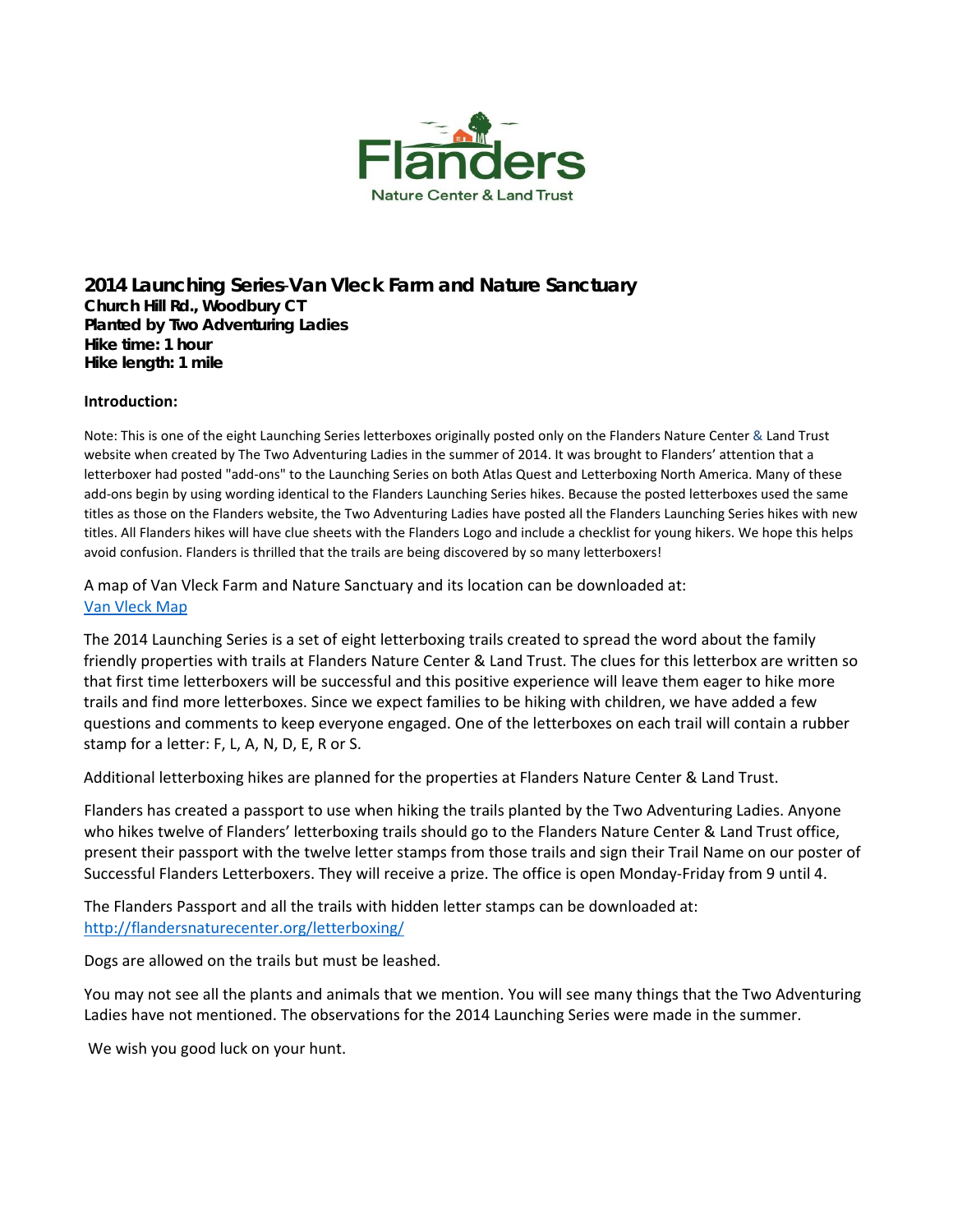## **Clues:**

Park at the Sugar House parking lot on Church Hill Rd. Walk across the road, passing under an arbor made of cedar, grape vines and bittersweet vines.

If you need to get organized, have a seat on the bench. Did you leave anything you need in the car? Bug spray? Your stamp? Your passport? A map of the trail?

Walk straight ahead. There will be a tree with a white trail blaze in front of you. As you pass this tree, the red Trail House will be on your left. Spot the blue trail marker and enter the Edmund L. Briggs trail. Ed Briggs was a devoted naturalist and essential to the development of Flanders Nature Center & Land Trust.

Continue following the blue blazes until you spot a viewing platform on your right. Being careful not to step in the poison ivy, climb the stairs and take the time to look out at the marsh. Do you see a beaver lodge? Did you actually see a beaver?

Continue along the trail until you come to a post with a map and a bench in memory of Raymond B. Packard. Look at the map and you can see where you are. You will enter a loop and will come back to this spot. Turn left at this post and continue several feet until the blue trail splits. Take the trail slightly to your left. As you walk, you will begin to go up a little hill. Look for a wide unmarked trail on the left. Follow this toward the marsh and you will find a bird blind. As you enter the bird blind, watch out for wasps. Do you see the ripped sheets? Someone put these rips in on purpose. The openings are big enough for you to look through but still hide you from the animals in the marsh. What do you see? It could be a turtle. It could be a Mallard duck or it could be a heron. Did you hear a frog? Look at the huge Cinnamon Ferns in front of the bird blind.

Look beneath the sheet on the floor of the bird blind.

You just found your first letterbox! Take it out of the building. Open it. Use your stamp to mark our log, write your trail name and the date. Now use our stamp to mark your log book. This is not a letter stamp so it does not have a special spot in your passport. Write the date near the imprint.

Did you remember to put everything back? Did you hide it in the same place that you found it? When the letterbox is hidden, continue on your way. Be careful to stay on the boardwalk. Those boards were put there to protect the fragile environment. When you rejoin the trail, turn to your left. Notice the power lines. When you have completed the loop and have come back to the map on the post and the bench, turn left. You will walk along the edge of a field and pass the wilderness trail on your left. Notice that the blaze for this trail is a different color (red). You stay on the blue trail. Continue, passing the geology trail (green) on the left. Stay to the right of the fork, until you come to a birdhouse on a post. Which way should you go? Now you need to find the yellow trail. Turn to your right and spot the yellow blaze on a tree at the beginning of the woods. Enter the woods and pass the tree with the yellow blaze. You will go down a gentle slope and swing to your left by a tree with a yellow blaze on your left. You will pass two trees with yellow blazes on your right.

The trail will take another swing to the left and begin to slope up hill. You will pass a tree with a yellow blaze on your left. Shortly before the next yellow blaze (which will be on your right), you will see a tree with three large vertical trunks on your right. It had a fourth trunk but that has fallen. There is a fifth smaller trunk on the back. Leave the trail and look between the trunks – you will find a letterbox.

Use your stamp in our logbook and our stamp on your passport and log book. Put everything back and continue on the yellow trail. Soon the yellow trail will end. You will turn right on the blue trail and return to the arbor.